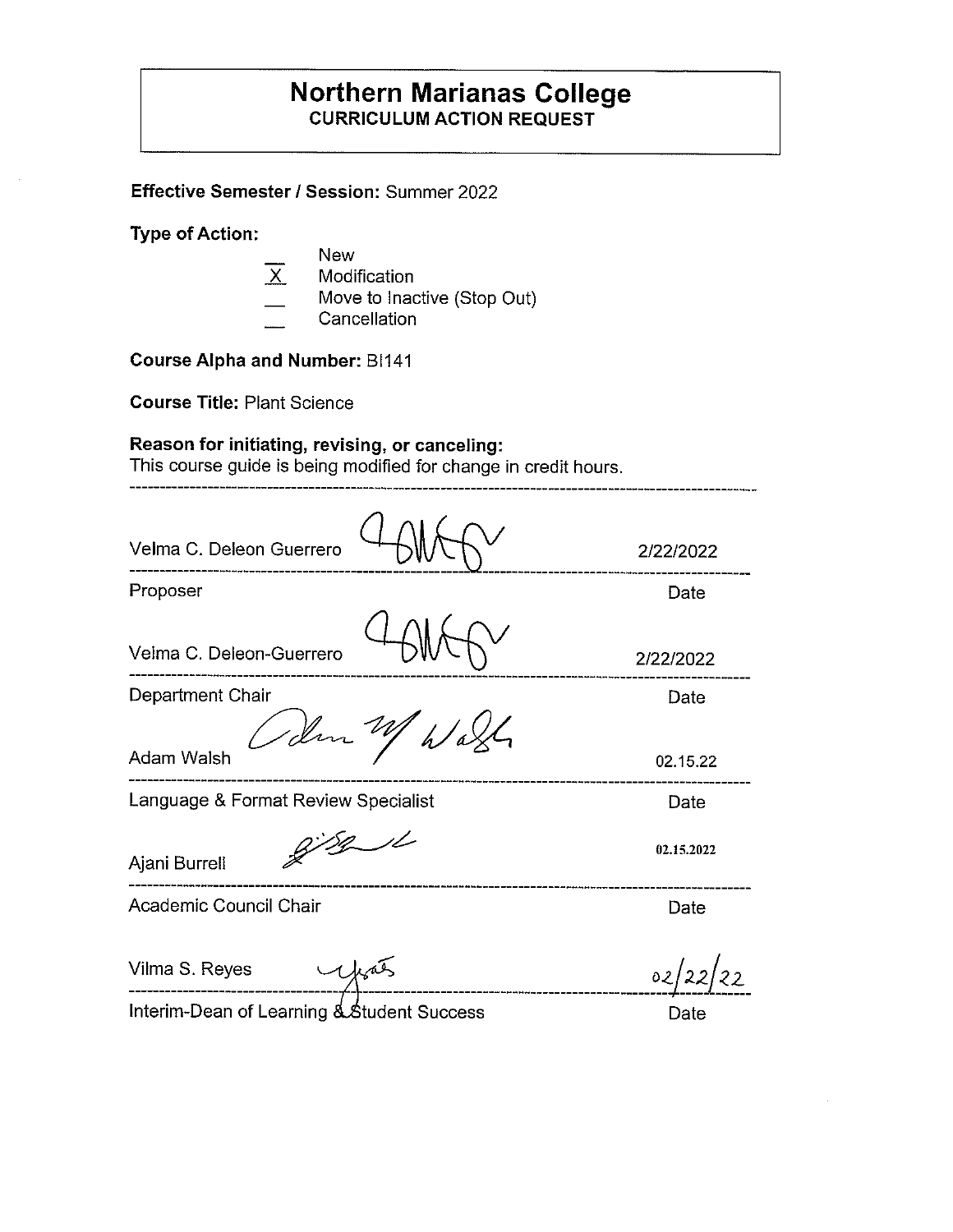# **Northern Marianas College** Page: 2 **Course Guide**

Course: BI141 Plant Science

## **1. Department**

Science, Math, Health, and Athletics

### **2. Purpose**

Plant Science focuses on the scientific discipline of plant biology.

## **3. Description**

# **A. Required/Recommended Textbook(s) and Related Materials**

Required:

Mauseth, James D. Botany: An Introduction to Plant Biology. 7<sup>th</sup> ed. Sudbury, MA: Jones & Bartley Publishers, 2019.

Recommended:

Whistler, W. Arthur. Wayside Plants of the Islands: A Guide to the Lowland Flora of the Pacific Islands. Honolulu, HI: Isle Botanica, 1995.

Vogt, Scott R. and Williams, Laura L: Common Flora and Fauna of the Mariana Islands.1st ed. Laura L. Williams and Scott R. Vogt Publishers, 2018.

### **B. Contact Hours**

- **1. Lecture:** 3 per week/ 45 per semester
- **2. Lab:** 3 per week/ 45 per semester
- **3. Other:** N/A

## **C. Credits**

- **1. Number:** 4
- **2. Type:** Regular Degree Credits

### **D. Catalogue Course Description**

This course introduces students to the study of plant life to illustrate the fundamental principles of plant ecology. Topics will cover cellular organization, photosynthesis, respiration, growth and development, reproduction, mineral nutrition and water absorption, Marianas plant diversity and ecology, and human uses of plants. Laboratory and field trips are required. English Placement Level: EN101. Math Placement Level: MA091. (Offered Fall and Spring).

## **E. Degree or Certificate Requirements Met by Course**

A grade of "C" or higher in this course fulfills an elective requirement for any A.S degree with a science major and satisfies the science elective option for nonmajors.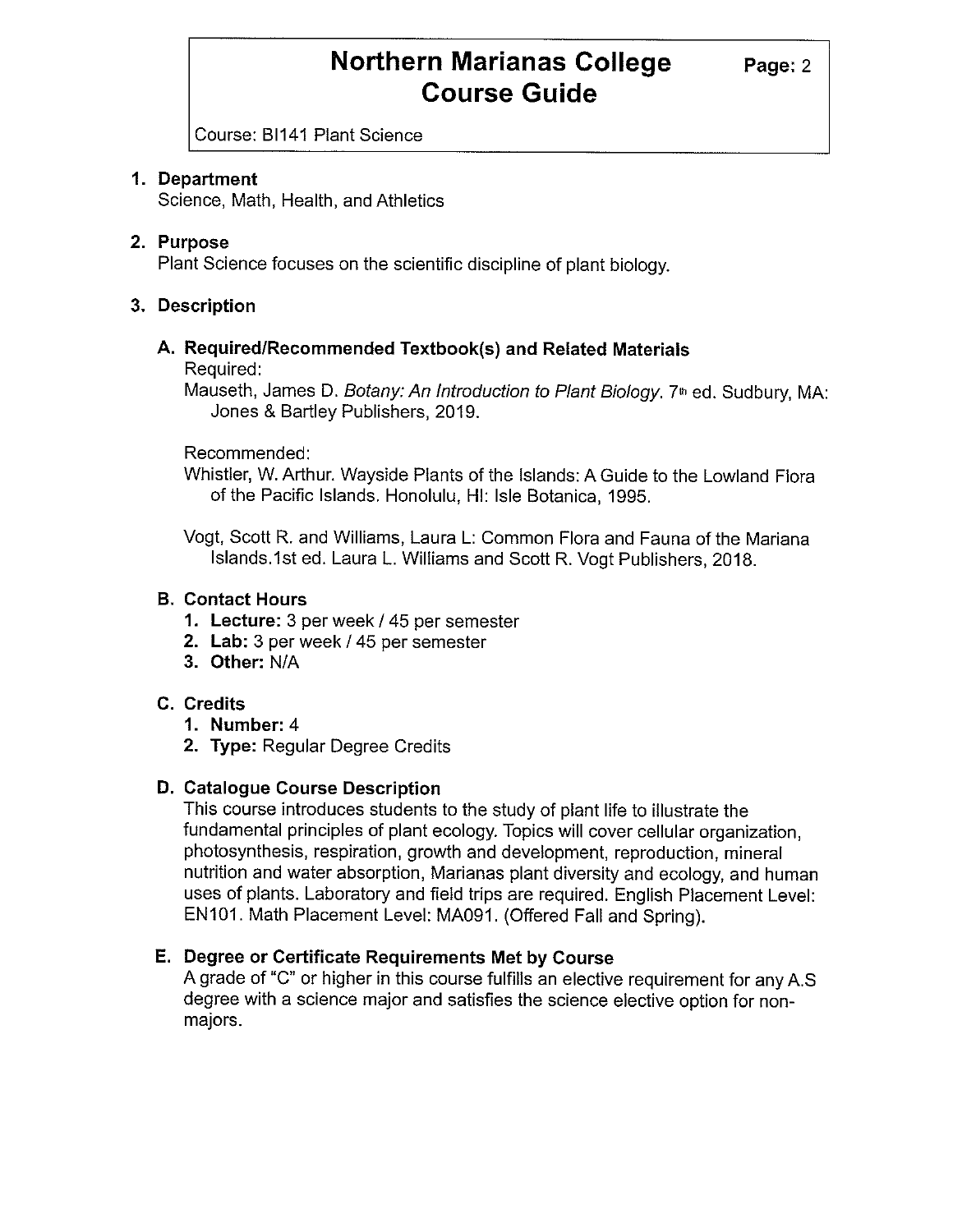# **Northern Marianas College** Page: 3 **Course Guide**

Course: BI141 Plant Science

### **F. Course Activities and Design**

This course includes lectures, group work, discussions, laboratory activities, homework, web-based assignments, viewing audio-visual materials, periodic quizzes, tests, field trips, comprehensive final exam, and research projects that require presentations.

#### **4. Course Prerequisite(s); Concurrent Course Enrollment**  Prerequisites: None Concurrent Course Enrollment: None

**Required English/Mathematics Proficiency Level(s)**  English Placement Level: EN101 Mathematics Placement Level: MA091

# **5. Estimated Cost of Course; Instructional Resources Needed**

Cost to the Student: Tuition for a 4-credit course; cost of the textbooks; lab fee; and instructional materials fee.

Cost to the College: Instructor's salary

Instructional resources needed for this course include: classroom and laboratoryequipped space; whiteboard and pen; audio-visual programs/software; multimedia projectors; various laboratory materials, chemicals, and equipment.

#### **6. Method of Evaluation**

Students learning will be assessed on the basis of class attendance and participation, homework completion, in-class and online quizzes, midterm and final exams, and presentations. For laboratory activities, students will be evaluated on the basis of attendance, laboratory exercise completion and laboratory pre- and postreports. NMC's grading and attendance policies will be followed.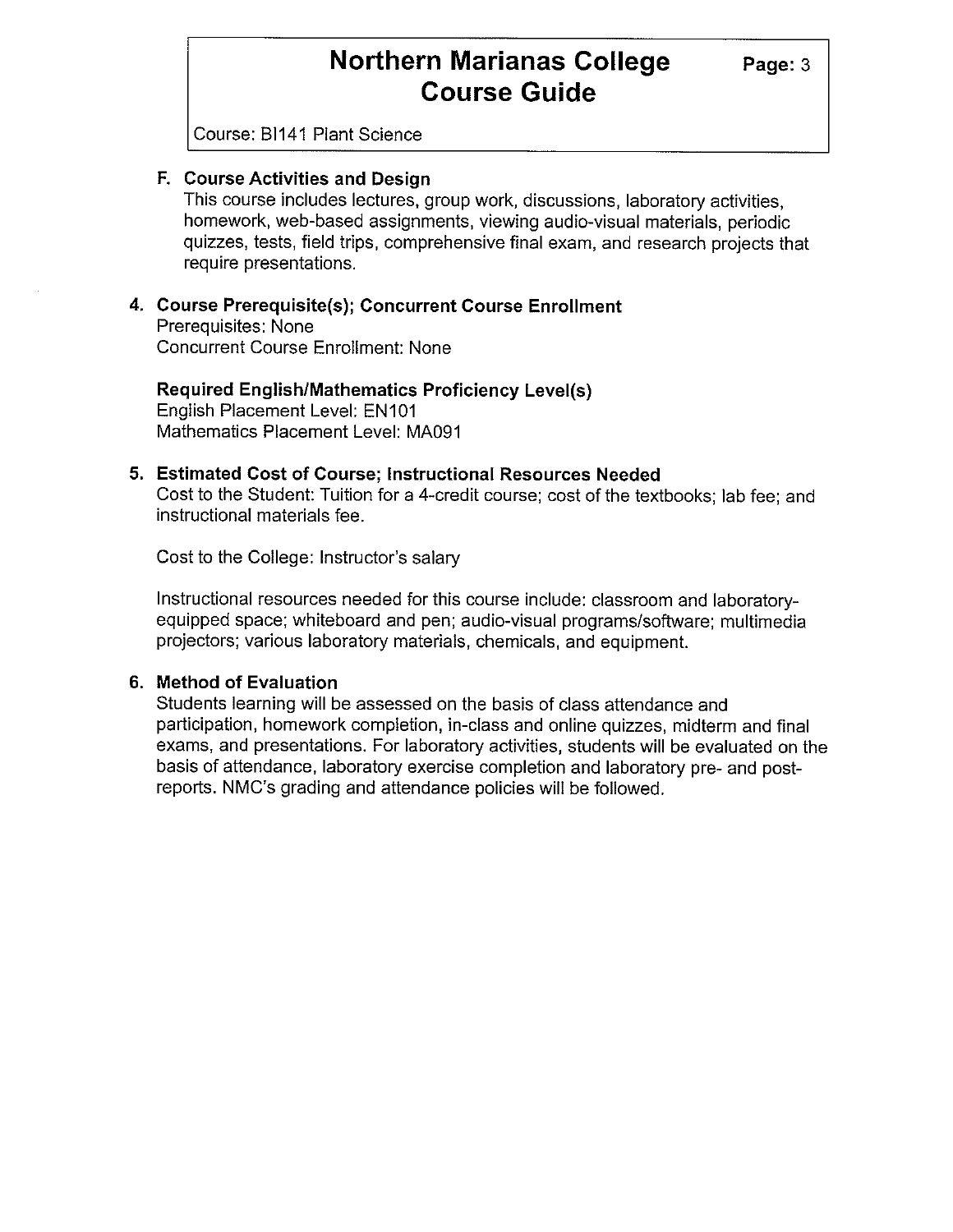# **Northern Marianas College Page: 4 Course Guide**

Course: BI141 Plant Science

### **7. Course Outline**

This is a topical outline and does not necessarily indicate the sequence in which the material will be presented.

- 1.0 Introduction to plant science
	- 1.1 Scientific method
	- 1.2 Principles of chemistry
	- 1.3 Principles of biology
	- 1.4 What is "botany"
- 2.0 Plant Structure
	- 2.1 Cell structure
	- 2.2 Growth and division of the cell
	- 2.3 Tissues and primary growth of stems
	- 2.4 Leaves
	- 2.5 Roots
	- 2.6 Woody plants
	- 2.7 Flowers and reproduction
- 3.0 Plant Physiology
	- 3.1 Photosynthesis
	- 3.2 Respiration
	- 3.3 Transport processes
	- 3.4 Soils and mineral nutrition
	- 3.5 Development and morphogenesis
	- 3.6 Metabolism
- 4.0 Genetics/Evolution
	- 4.1 Genetics
	- 4.2 Population genetics/evolution
	- 4.3 Classification/Systematic
	- 4.4 Prokaryotes
	- 4.5 Fungi
	- 4.6 Nonvascular plants
	- 4.7 Vascular plants without seeds
	- 4.8 Gymnosperms
	- 4.9 Angiosperms
- 5.0 Plant Ecology
	- 5.1 Plant population growth
	- 5.2 Plants unique role in ecosystems
	- 5.3 Keystone and invasive species
	- 5.4 Plant diversity across biomes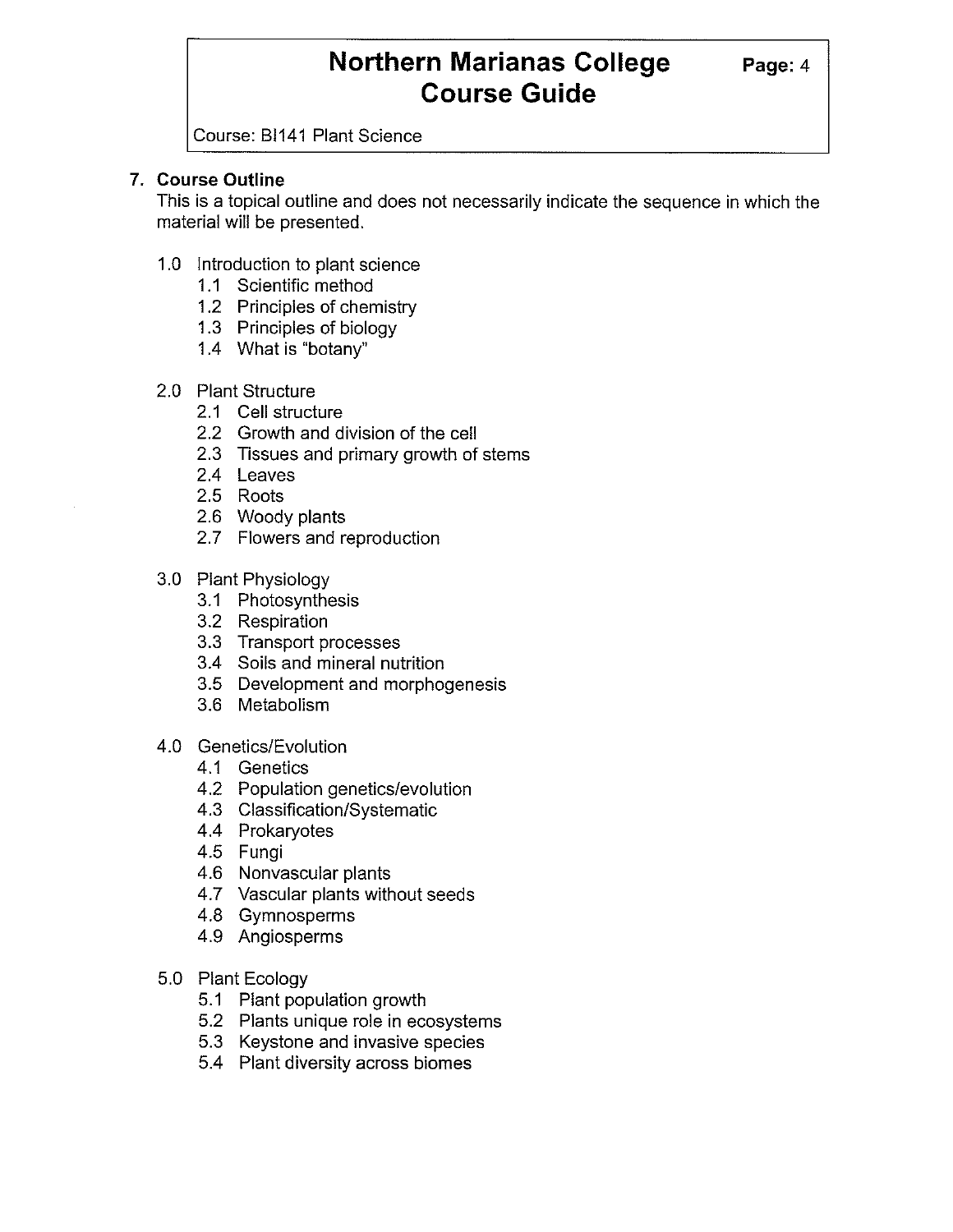# **Northern Marianas College** Page: 5 **Course Guide**

- 6.0 Plants of the Pacific Islands and Northern Marianas
	- 6.1 Biogeography
	- 6.2 Terrestrial diversity
	- 6.3 Marine diversity
	- 6.4 Culturally important species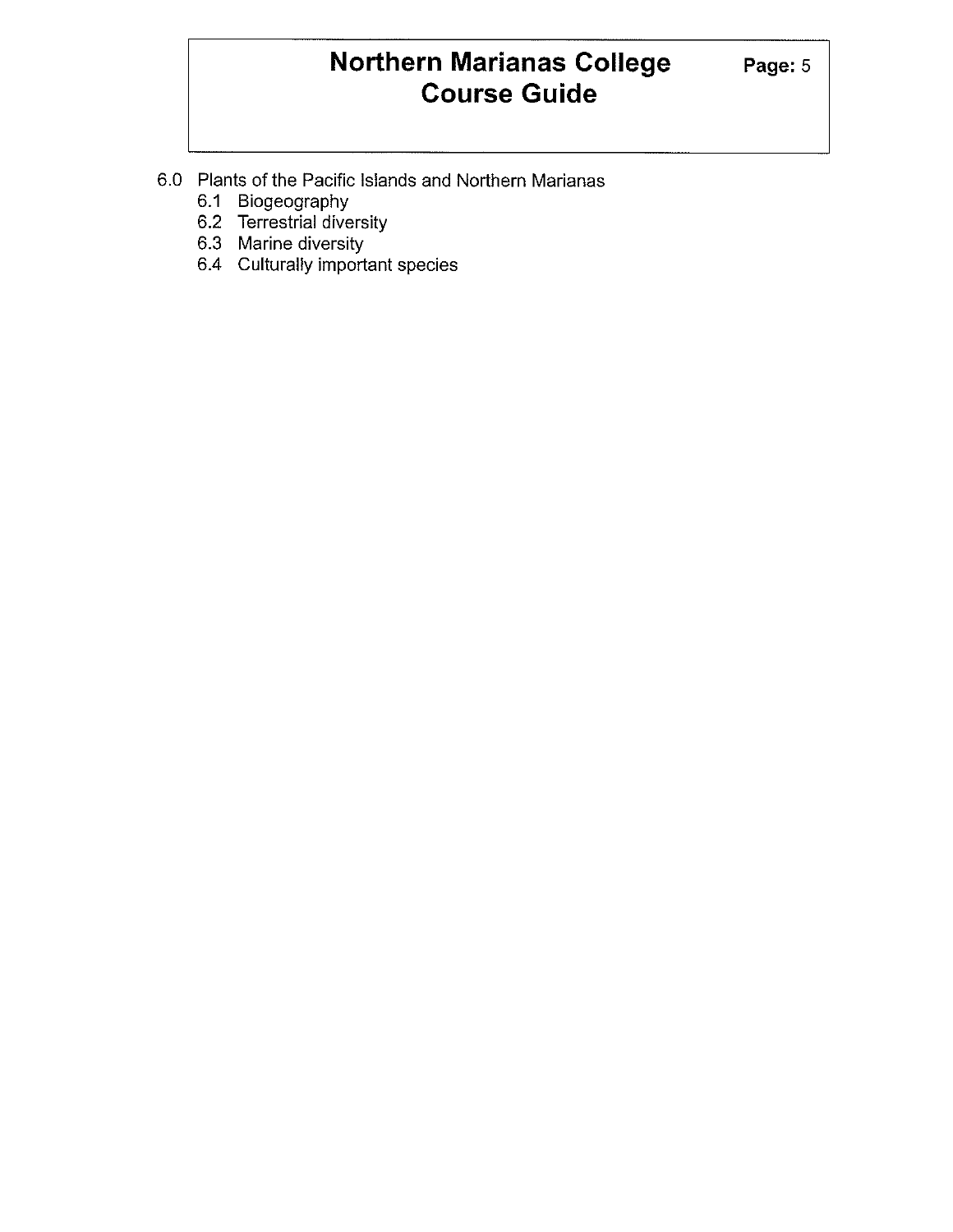# **Northern Marianas College** Page: 6 **Course Guide**

Course: BI141 Plant Science

## **8. Instructional Goals**

The course will introduce students to:

- 1.0 The influence of plant on our planet, environment, and society;
- 2.0 The structure of plants and their functions;
- 3.0 Physiological processes of plants and their functions;
- 4.0 The basics of plant-based genetics and evolution;
- 5.0 Classifications and systematics of plants;
- 6.0 The native flora of the Mariana Islands and other Pacific islands; and
- 7.0 Current plant science research areas.